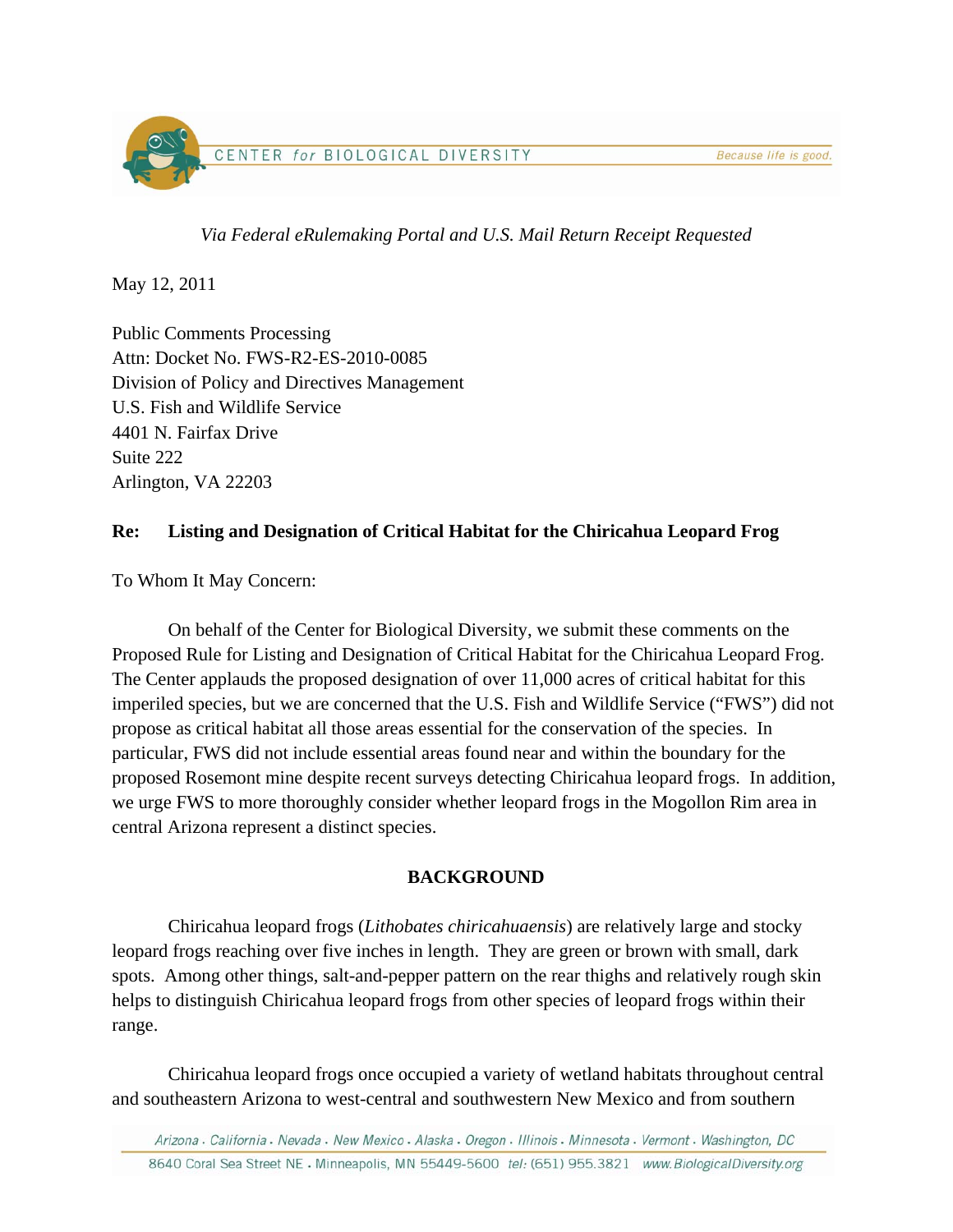Arizona into Mexico. But now the species has been extirpated from over 80 percent of its former range and remaining populations are small and scattered. Primary threats include disease, introduced species, and habitat loss.

 In 1996, FWS determined that the Chiricahua leopard frog warranted protection as a threatened or endangered species but that its listing was precluded by higher priority species. 61 Fed. Reg. 7596 (Feb. 28, 1996). To gain protection for the frogs, on June 10, 1998, the Center (then the Southwest Center for Biological Diversity) filed a scientific petition to list the Chiricahua leopard frog as endangered and to designate critical habitat for the species. In August of 1999, when FWS did not respond, the Center filed a complaint asking the court to require the Secretary of the Interior to take action on the petition. In June of 2000, FWS published a proposed rule to list the Chiricahua leopard frog as a threatened species. 65 Fed. Reg. 37343 (June 14, 2000). On August 29, 2001, the parties entered a settlement requiring FWS to publish, on or before June 6, 2002, a final listing and critical habitat decision for the Chiricahua leopard frog.

 Thereafter, in June of 2002, FWS published a final rule listing the species as threatened. 67 Fed. Reg. 40790 (June 13, 2002). Included in the final rule was a special rule to exempt operation and maintenance of livestock tanks on non-Federal lands from the section 9 take prohibitions of the Endangered Species Act of 1973, 16 U.S.C. 1531 et seq. *See* 50 C.F.R. § 17.43(b). But FWS did not designate critical habitat for the frogs.

 In May of 2009, the court ordered FWS to publish a critical habitat prudency determination for the Chiricahua leopard frog and, if found prudent, a proposed rule to designate critical habitat by December 8, 2010. Because of unforeseen delays related to species taxonomic issues, which required an inclusion of a threats analysis, FWS received an extension until March 8, 2011 for the proposed rule and March 8, 2012 for the final rule.

On March 15, 2011, FWS issued a proposed rule for the listing and designation of critical habitat for the Chiricahua leopard frog. 76 Fed. Reg. 14157 (March 15, 2011). In this rule, FWS has proposed to designate 11,136 acres for the Chiricahua leopard frog. The proposed critical habitat is located in Apache, Cochise, Gila, Graham, Greenlee, Pima, Santa Cruz, and Yavapai Counties, Arizona; and Catron, Hidalgo, Grant, Sierra, and Socorro Counties, New Mexico. In addition, because of a taxonomic revision of the Chiricahua leopard frog to include the Ramsey Canyon leopard frog (*Lithobates subaquavocalis*), FWS has reassessed the status of and threats to the currently described species *Lithobates chiricahuensis* for which it has proposed a threatened listing. FWS opened a 60-day comment period on the proposed rule.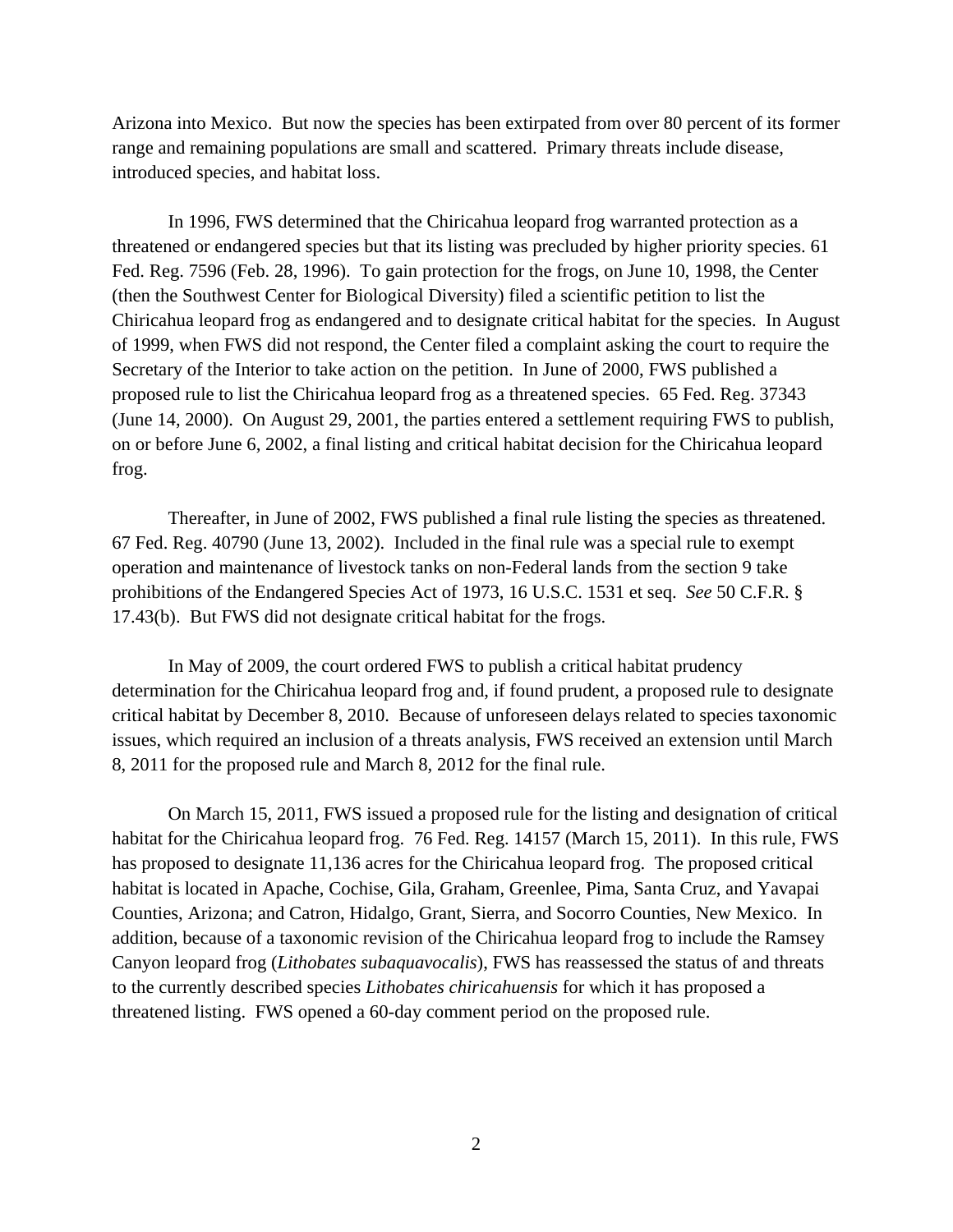#### **ANALYSIS**

 The Center fully supports the designation of critical habitat for the Chiricahua leopard frog. Such a conclusion is compelled by the best available science on the threats faced by this imperiled species. But as explained more fully below, the Center is concerned that FWS has not proposed all currently occupied habitat as critical habitat. In particular, several recently occupied sites near the proposed Rosemont mine are not included in the proposed critical habitat designation. In addition, the Center requests that FWS consider whether the species must be split consistent with genetic studies finding that leopard frogs in the Mogollon Rim area in central Arizona may be a distinct species.

# **I. ALL AREAS OCCUPIED BY CHIRICAHUA LEOPARD FROGS – INCLUDING THOSE NEAR THE PROPOSED ROSEMONT MINE – SHOULD BE DESIGNATED AS CRITICAL HABITAT**

 A copper mine called the Rosemont mine has been proposed in Chiricahua leopard frog habitat in the northeastern portion of the Santa Rita Mountains in Pima County, Arizona. Recent research indicates that Chiricahua leopard frog tadpoles are sensitive to cadmium and copper above certain levels (Little and Calfee 2008, p. 6-10). As such, the introduction of copper into Chiricahua leopard frog habitat may be a significant threat. 76 Fed. Reg. 14129.

 The Rosemont mine is most likely to impact proposed critical habitat within Recovery Unit 2, and more specifically, within Chiricahua Leopard Frog Critical Habitat Units 8 and 9. *See* 76 Fed. Reg. 14173-75 (providing descriptions and maps of Unit 8 and Unit 9). Unit 8 (Eastern Slope of the Santa Rita Mountains, Pima County, Arizona) and Unit 9 (Las Cienegas National Conservation Area, Pima County, Arizona) are just south and east of the mine and are within the same watershed (see attached map).

 Several sites near and within the footprint of the mine have been recently occupied by Chiricahua leopard frogs. 76 Fed. Reg. 14129. The Box Canyon area (2-3 km northwest of Unit 8 and just southwest of the proposed Rosemont mine) has been repeatedly found occupied by the Chiricahua leopard frog over many decades. A 2008 survey of the Rosemont holdings and vicinity confirmed Chiricahua leopard frog presence in Box Canyon and nearby South Sycamore Canyon with a total of nine observed frogs in about 1.2 miles of stream channel (U.S. Forest Service 2009). The Lower Stock tank that is within the footprint of the proposed mine also contained Chiricahua leopard frogs during the 2008 survey, as well as three areas just east of the proposed mine, namely, East Dam, "Oak Tree Canyon" tank, and Highway Tank (U.S. Forest Service 2009).

 The attached map shows the locations of these recently occupied areas near and within the Rosemont mine. None of these areas has been proposed as critical habitat.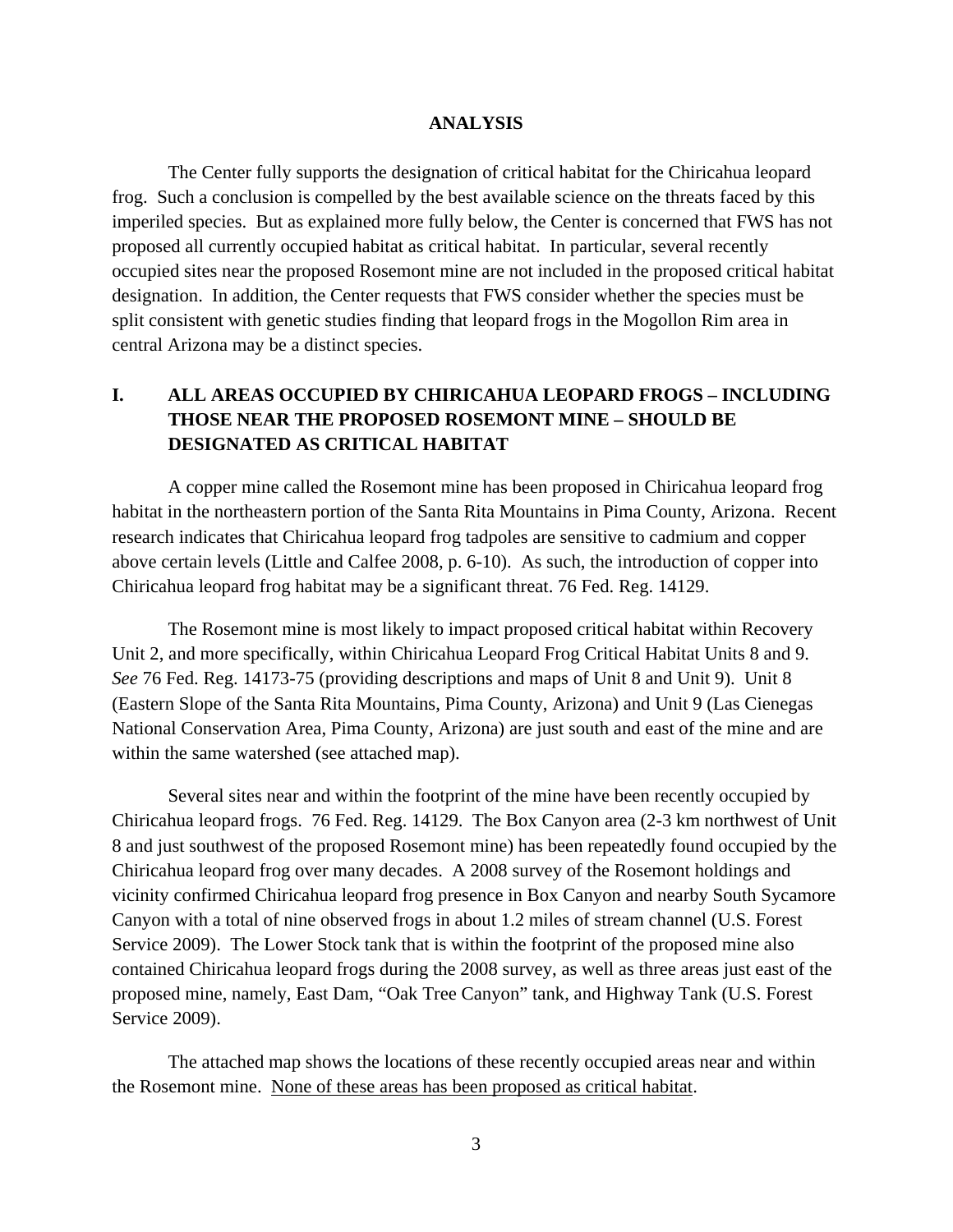All areas recently occupied by Chiricahua leopard frogs – including those near and within the boundaries of the proposed mine – should be designated as critical habitat because they are essential to the conservation of the species. It makes no difference that these areas may have been unoccupied at the time of listing because the Endangered Species Act provides that critical habitat includes "specific areas outside of the geographical area occupied by the species at the time it is listed . . . , upon a determination by the Secretary that such areas are essential for the conservation of the species." 16 U.S.C. § 1532(5)(A). To be sure, FWS proposed as critical habitat 13 units that are currently occupied but were not occupied (or not known to be occupied) at the time of listing. 76 Fed. Reg. 14136. FWS explained that it included those areas because the known breeding populations of Chiricahua leopard frogs are "relatively scarce (33 populations in Arizona and 20-23 in New Mexico) [and] are all considered essential to the conservation of the species, and help meet the population goals . . . ." 76 Fed. Reg. 14136.

 In its description of Unit 8, FWS explains that "a number of other sites in this region [near and within the boundaries of the proposed Rosemont mine] have been found to support dispersing Chiricahua leopard frogs; however, only a few frogs and no breeding have been observed at these sites, so they are thought to represent dispersing frogs." FWS should more thoroughly investigate these areas to confirm whether breeding is occurring. But even assuming that Chiricahua leopard frogs are not breeding in these areas, the areas are still essential for the conservation of the species.

 The presence of Chiricahua leopard frogs demonstrates that these areas contain the features necessary to support the frogs. Indeed, FWS recognized that dispersal habitat is a primary constituent element essential to the conservation of Chiricahua leopard frogs. 76 Fed. Reg. 14135. These dispersal areas might support breeding populations in the future and would contribute to the essential metapopulation dynamics of Recovery Unit 2. The fact that some of these areas might not be occupied by breeding populations now is irrelevant given the metapopulation dynamics at play. Ranid site occupancy is known to change or fluctuate due to immigration and colonization, particularly at stock tanks and other small, dynamic aquatic systems (FWS 2003).

 FWS should designate all recently occupied areas as critical habitat. At a minimum, FWS needs to analyze each of these recently occupied locations and individually assess whether they are essential for the conservation of the Chiricahua leopard frog.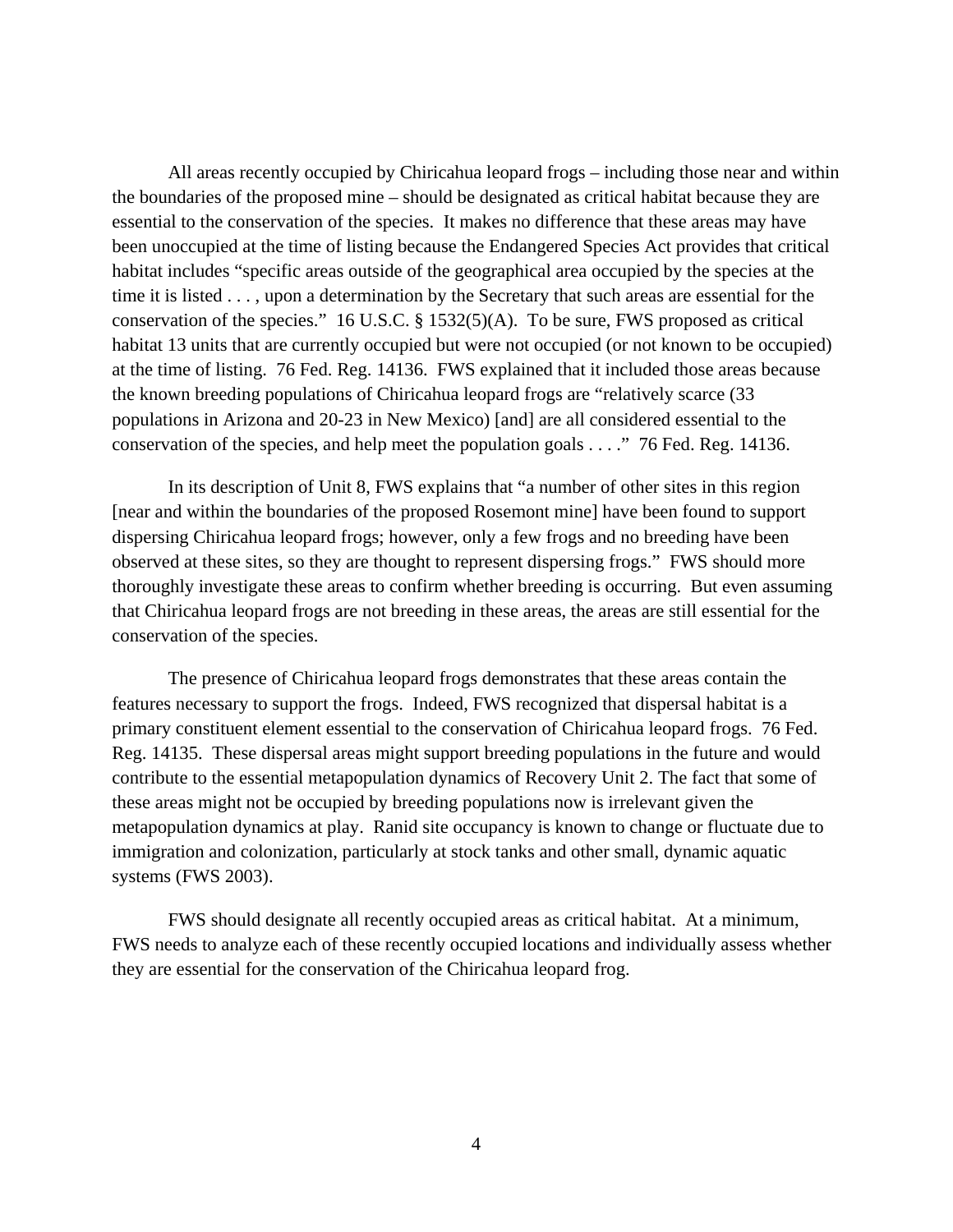## **II. FWS MUST ANALYZE WHETHER LEOPARD FROGS IN THE MOGOLLON RIM AREA ARE A SEPARATE SPECIES**

 Northern populations of the Chiricahua leopard frog in the Mogollon Rim region are disjunct from populations to the south. More specifically, the range is divided into the following two parts: 1) a southern group of populations (the majority of the species' range) located in mountains and valleys south of the Gila River in southeastern Arizona, extreme southwestern New Mexico, and Mexico; and 2) northern montane populations in west-central New Mexico and along the Mogollon Rim in central and eastern Arizona (Platz and Mecham 1979, p. 384). Platz (1997) proposed the two segments of the distribution as separate species.

 Genetic analyses, including a 50-loci starch gel survey, morphometrics, and analyses of nuclear DNA, support describing the northern populations of Chiricahua leopard frog as a distinct species (Platz and Grudzien 1999). Multiple haplotypes within *chiricahuensis* were also identified using mitochondrial DNA analysis (Benedict and Quinn 1999), providing further evidence of genetically distinct demes or groups of related populations.

 In another study, frogs from these two regions showed a 2.4 percent average divergence in mitochondrial DNA sequences (Goldberg *et al.* 2004, p. 317). Goldberg *et al.* (2004, p. 317) concluded that the Mogollon Rim and southern lineages of the Chiricahua leopard frog could represent two distinct species, but examination of behavioral, ecological, and morphological differences between the groups was needed before this determination could be made.

 More recently, Hillis and Wilcox (2005, p. 304) demonstrated some differences in rDNA sequences between Chiricahua leopard frogs from the Mogollon Rim in Arizona and Durango, Mexico. Based on morphological similarities, Hillis and Wilcox (2005, p. 309) suggest the northern populations may be *Rana fisheri* (Vegas Valley leopard frog), a taxon from Las Vegas Valley, Nevada, considered by most to be extinct (Bradford *et al.* 2005). Providing further evidence that northern and southern populations could be distinct species, Lemos-Espinal and Smith (2007) reported that Chiricahua leopard frogs from Chihuahua, Mexico, are much smaller (maximum snout-vent length of 58 mm) than in the United States (maximum snout-vent length of 121 mm).

 Although numerous studies suggest that the two segments could be distinct species, FWS relied upon a preliminary draft by Hermann et al. (2009) to conclude that there is no evidence of multiple taxa within what is now considered to be the Chiricahua leopard frog. 76 Fed. Reg. 14127.

 Hermann et al. (2009) studied the phylogeny and structure within the Chiricahua leopard frog*.* They conducted both mtDNA and microsatellite analysis using 279 samples from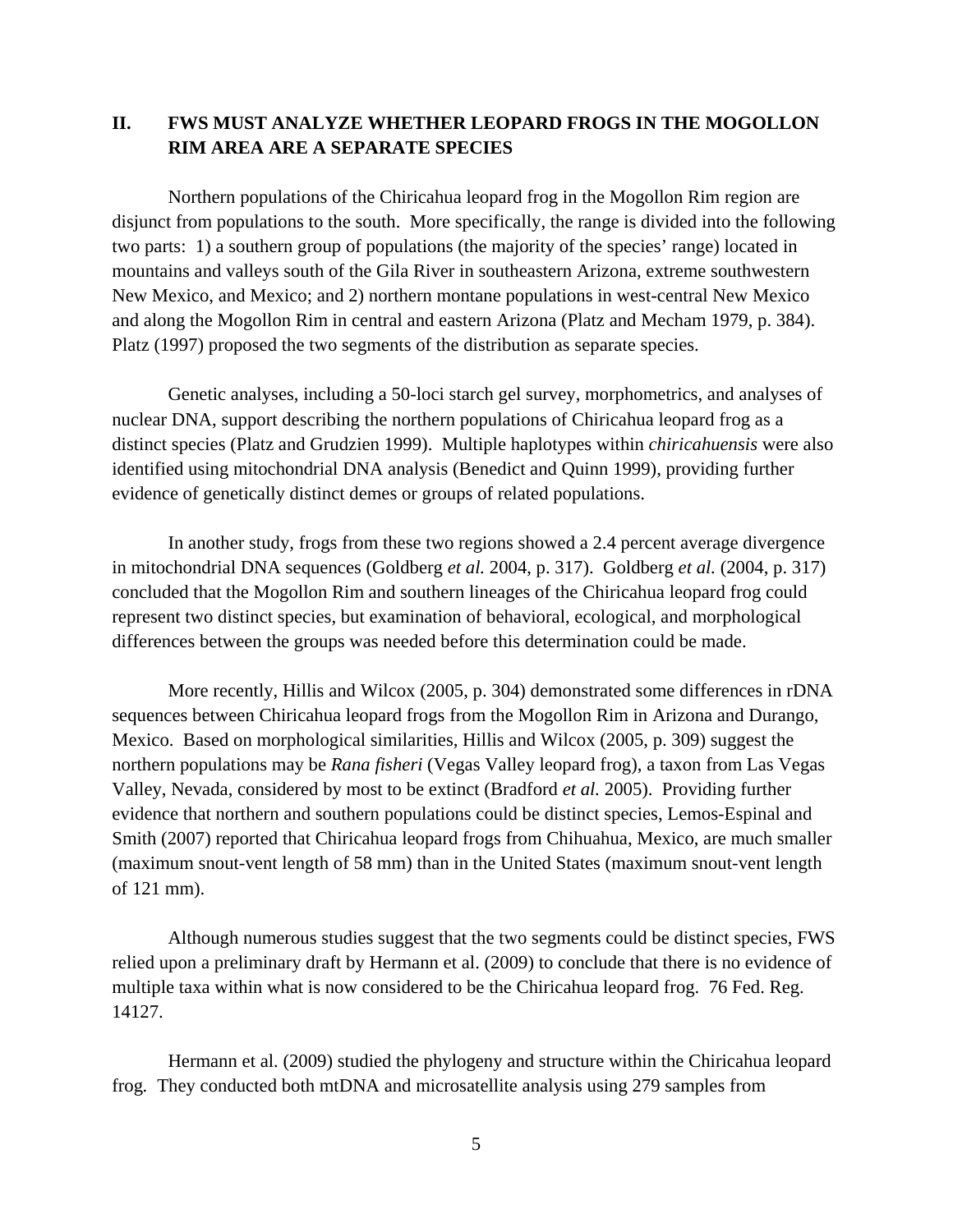throughout most of the range of the Chiricahua leopard frog. The Bayesian derived phylogenetic tree and the Median-joining network from mtDNA sequences indicated four major groupings within the Chiricahua leopard frog. The Mogollon Rim population was the most basal or ancestral and had the highest genetic diversity, and only one member of that group was found outside of the Mogollon Rim. The Mexico/Hildalgo-New Mexico group was the most derived and consistent group. There was also a widespread group that overlapped with all other groups and an outlier group of three closely related Mogollon Rim individuals.

 Analysis of microsatellite data using a Bayesian assignment analysis also identified four groups but the groups were structured differently than in the mtDNA analysis. Specifically, the western Mogollon Rim separated from the eastern Mogollon Rim, and the southern Arizona sky island region separated from all other areas. Another group occurred mostly in Mexico but with considerable overlap across the range. A fine resolution analysis of microsatellite data using a Bayesian program GENELAND showed numerous localized groups with no widespread groups.

 Hermann et al. (2009) preliminarily concluded that there is evidence of historical gene flow throughout the study area with the Mogollon Rim representing the historical lineage for the Chiricahua leopard frog. They cautioned that "more analyses of the current data are needed to fully resolve genetic differentiation of Chiricahua leopard frogs." For example, the authors explain that the outliers identified using mtDNA sequences could represent deeper ancestral lineage and that additional sampling in the Mogollon Rim area could help clarify that.

 The preliminary genetic analysis performed by Hermann et al. (2009) has not been peer reviewed and the authors explained that more analysis is needed. Yet FWS relied solely on this draft study to conclude that frogs from the Mogollon Rim are not a separate species. This conclusion is premature, especially given that there has been no examination of behavioral, ecological, and morphological differences between the groups.

 If the species was split, the two resulting taxa would be more imperiled than the currently recognized Chiricahua leopard frog because fewer populations would be represented in each new taxon, and threats are widespread and affecting populations in both the Mogollon Rim and southern populations (FWS 2011, p. 17). As such, the Center encourages FWS to thoroughly consider whether there might be two species within what it now recognizes as the Chiricahua leopard frog.

### **CONCLUSION**

The Center for Biological Diversity appreciates that FWS has proposed to designate over 11,000 acres of critical habitat for the Chiricahua leopard frog. Yet FWS must do more. The designation of all occupied areas – including those near the proposed Rosemont mine – is necessary for the survival and recovery of this imperiled species. FWS also needs to follow the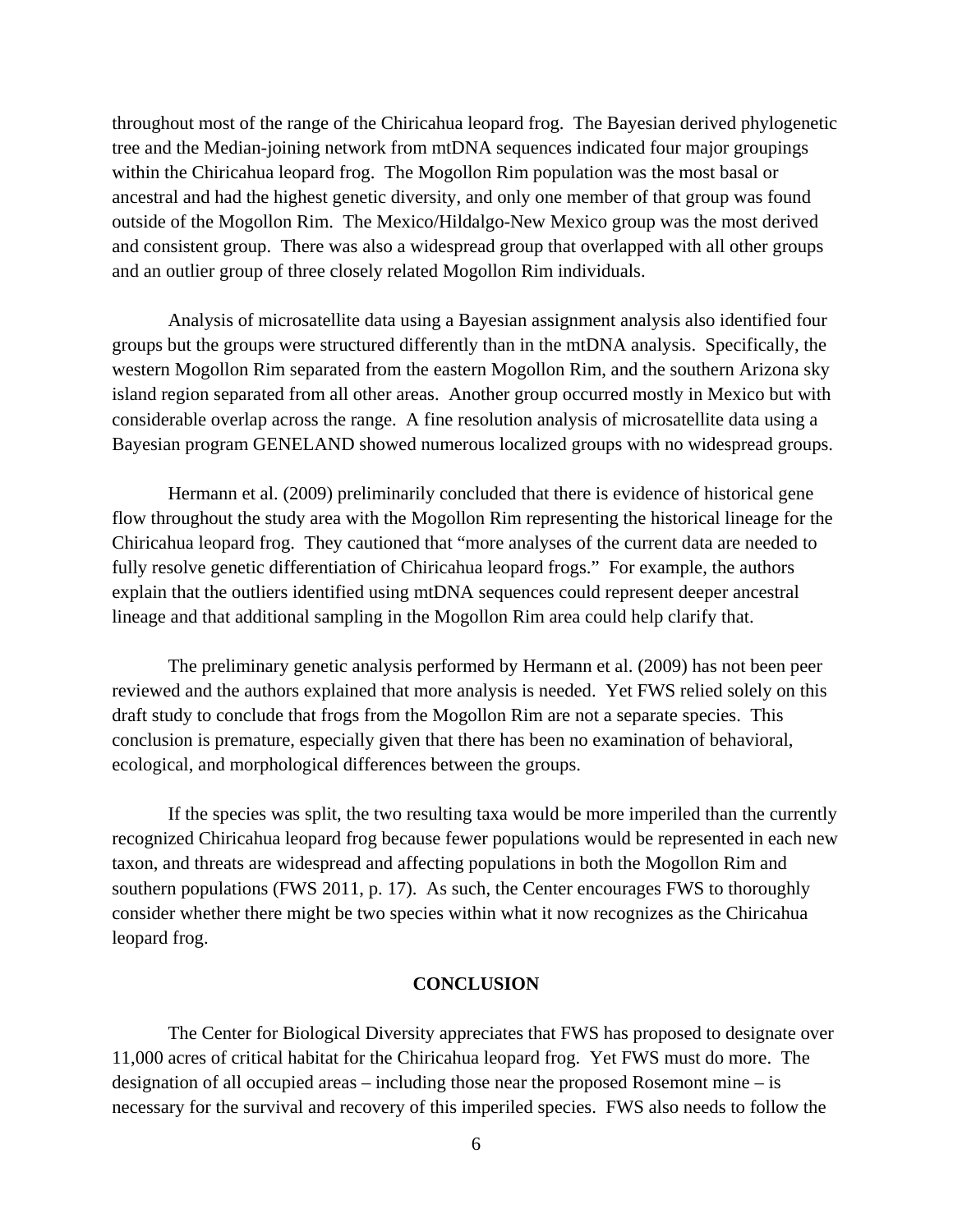best available science in determining whether leopard frogs in the Mogollon Rim area are a distinct species.

Thank you for offering the opportunity to submit comments on this proposed rulemaking. If you have any questions on these comments, please do not hesitate to contact us.

Sincerely,

Collette Jack Creix

Collette L. Adkins Giese Herpetofauna Staff Attorney Center for Biological Diversity 8640 Coral Sea St. NE Minneapolis, MN 55449-5600 cadkinsgiese@biologicaldiversity.org 651-955-3821

Randy Serraglio Conservation Advocate Center for Biological Diversity P.O. Box 710 Tucson, AZ 85702-0710 rserraglio@biologicaldiversity.org 520-396-1143

Curt Bradley GIS Specialist and Information Technology Director Center for Biological Diversity P.O. Box 710 Tucson, AZ 85702-0710 cbradley@biologicaldiversity.org 520-623-5252 ext. 310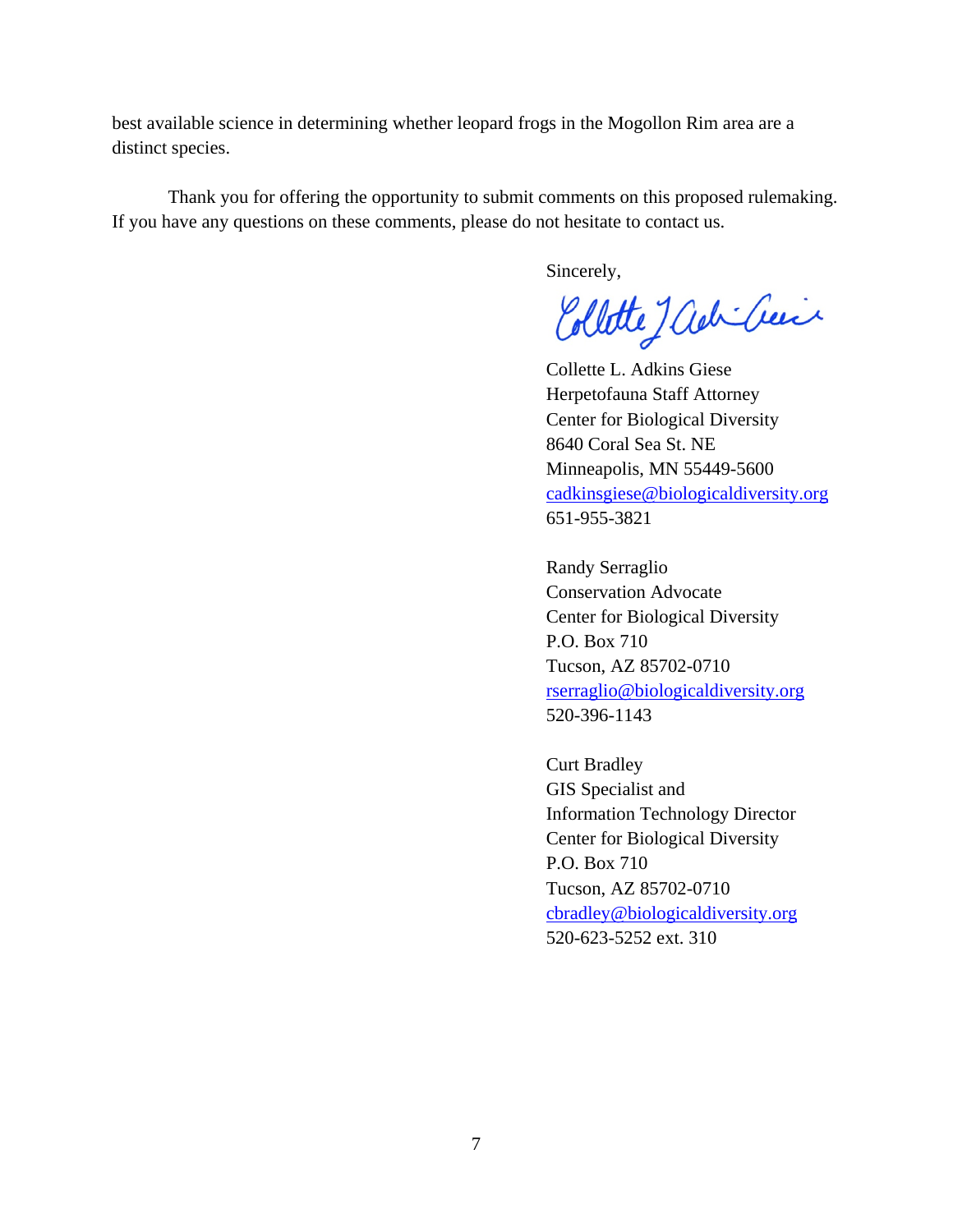## **LITERATURE CITED**

Benedict, N., and T.W. Quinn. 1999. Identification of Rio Grande leopard frogs by mitochondrial DNA analysis: a tool for monitoring the spread of a non-native species. Department of Biological Sciences, University of Denver, CO. 14 pp.

Bradford, D.F., J.R. Jaeger, and S.A. Shanahan. 2005. Distributional changes and population status of amphibians in the eastern Mojave Desert. Western North American Naturalist 65:462- 472.

Goldberg, C.S., K.J. Field, and M.J. Sredl. 2004. Mitochondrial DNA sequences do not support species status of the Ramsey Canyon leopard frog (*Rana subaquavocalis*). Journal of Herpetology 38(3):313-319.

Herrmann, H-W, E. Mujica, and M. Culver. 2009. Preliminary draft: Chiricahua leopard frog conservation genetics. University of Arizona, Tucson, AZ.

Hillis, D.M., and T.P. Wilcox. 2005. Phylogeny of New World true frogs (*Rana*). Molecular Phylogenetics and Evolution 34:299-314.

Hoffman, E.A. and M.S. Blouin. 2004. Evolutionary history of the northern leopard frog: reconstruction of phylogeny, phylogeography, and historical changes in population demography from mitochondrial DNA. Evolution 58(1):145-159.

Lemos-Espinal, J.A. and H.M. Smith. 2007. Anfibios y Reptiles del Estado de Chihuahua, México/Amphibians and Reptiles of the State of Chihuahua, México. Universidad Nacional Autónoma de México and CONABIO, México D.F. 613 pp.

Little, E.E. and R.D. Calfee. 2008. Toxicity of herbicides, piscicides, and metals to the threatened Chiricahua leopard frog (*Rana chiricahuensis*). U.S. Geological Survey, Columbia Environmental Research Center, Columbia, Missouri.

Monsen, K.J. and M.S. Blouin. 2003. Genetic structure in a montane ranid frog: restricted gene flow and nuclear-mitochondrial discordance. Molecular Ecology 12: 3275-3286.

Platz, J.E. 1997. Status survey of the Ramsey Canyon Leopard Frog, Rana subaquavocalis. Report to the Arizona Game and Fish Department, Project I94051. Phoenix, Arizona.

Platz, J. E. and J. S. Mecham. 1979. Rana chiricahuensis: a new species of leopard frog (Rana pipiens complex) from Arizona. Copeia 1979:383-390.

Platz, J.E. and T. Grudzien. 1999. The taxonomic status of leopard frogs from the Mogollon Rim